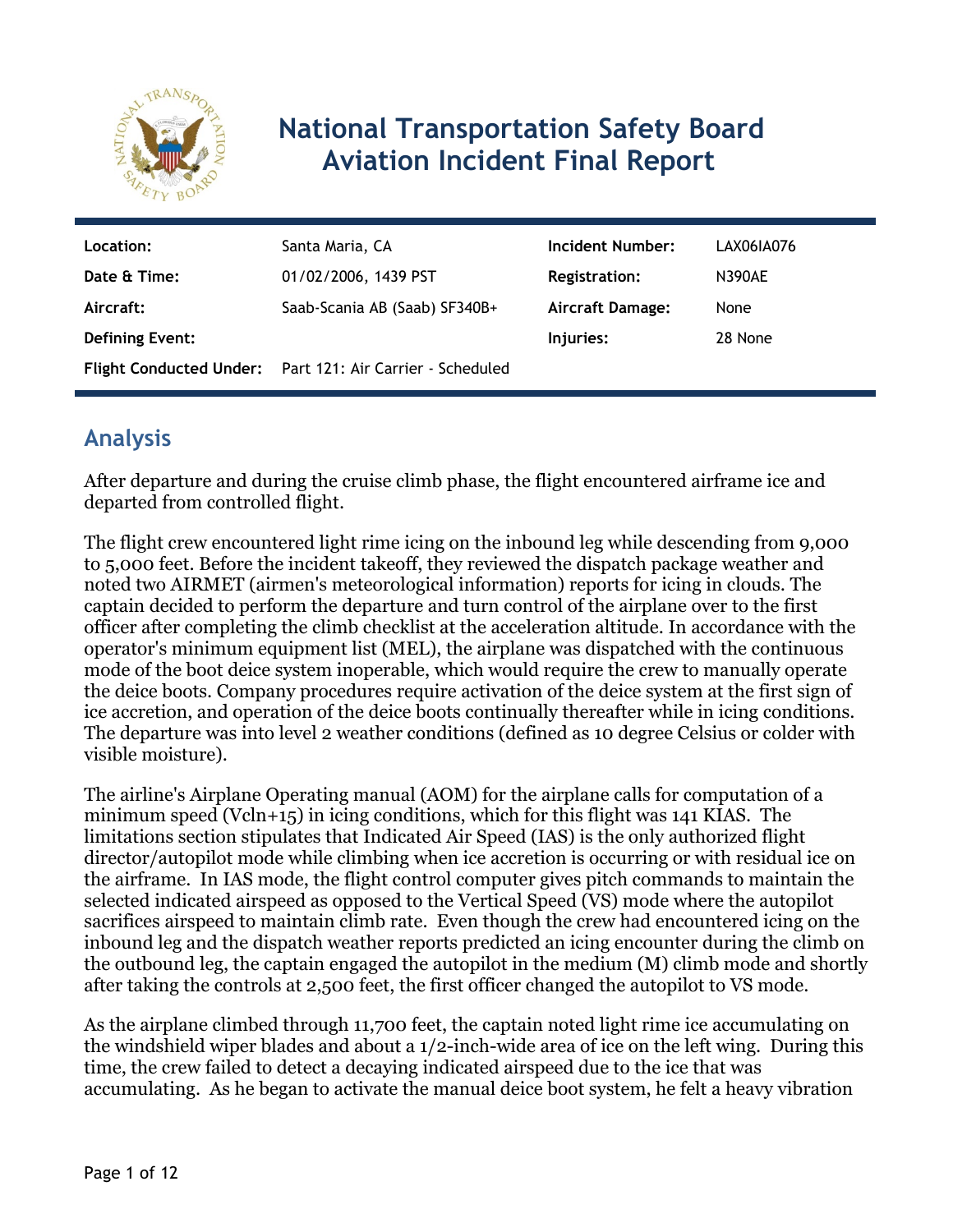in the airframe and the windscreen immediately turned white with ice. The airplane's nose and left wing dropped and the autopilot disconnected. As he was grabbing the yoke, the clacker sounded (indicating an imminent stall), the stick shaker activated, and the ground proximity warning system emitted a "bank angle" aural warning. Digital Flight Data Recorder (DFDR) data showed that the indicated airspeed went from 144 to 130 KIAS over the 26 seconds before the upset, and that the rate of airspeed decay accelerated in the final 10 seconds before the autopilot disconnected. The airplane departed controlled flight at an indicated airspeed of 130 knots, and before the stall warning activated. The data establishes that the airplane went through a series of roll and pitch excursions, reaching maximum values of 86 degrees left wing down, 140 degrees right wing down, 23 degrees nose up, and 40 degrees nose down before the flight crew recovered control. The data also revealed that about 26 seconds before the stall while the airplane was at a speed of 144 KIAS, the airplane began to experience a likely iceinduced slight rolling anomaly that was counter to the direction of the aileron input. Aileron input from the autopilot arrested this slight rolling motion.

The DFDR data also disclosed that 14 seconds after the initial stall, both ailerons simultaneously traveled to the full up position for approximately 14 seconds. The Safety Board believes that the initial stall that occurred prior to stall warning, the upset, and the aileron upward deflections were caused by ice accreted on the wing in supercooled liquid droplets (SLD) conditions. Furthermore, the period of simultaneous upward deflection of the ailerons were caused by airflow separations over the ailerons, and not by opposite control wheel inputs by the captain and first officer (FO). This conclusion was based on the similar nature of past experience in accidents and incidents involving modification of aileron forces by SLD ice accretions, the higher airspeed and dynamic nature of the initiating events, the captain's and FO's statements, and the captain removing one hand from the control wheel to reduce the power. Also contributing to this conclusion was extrapolation of aileron and control wheel force measurements obtained in high speed taxi testing with a simulated ice shape in front of one aileron, and the development of airflow separation over the ailerons into a complete full wing stall.

#### Recommendations

The Safety Board issued several recommendations as a result of the investigation.

Urgent recommendation A-06-48 asked the FAA to require all operators of Saab SF340 series airplanes to instruct pilots to maintain a minimum operating airspeed of 1.45xVs during icing encounters and before entering known or forecast icing conditions and to exit icing conditions as soon as performance degradations prevent the airplane from maintaining 1.45xVs.

Recommendation A-06-49 and A-06-50 asked the FAA to require the installation of modified stall protection logic in Saab SF340 series airplanes certified for flight into known icing conditions and to require the installation of an icing detection system on Saab SF340 series airplanes.

Recommendation A-06-51 asked the FAA to require all operators of turbo propeller-driven airplanes to instruct pilots, to disengage the autopilot and fly the airplane manually when operating in icing conditions.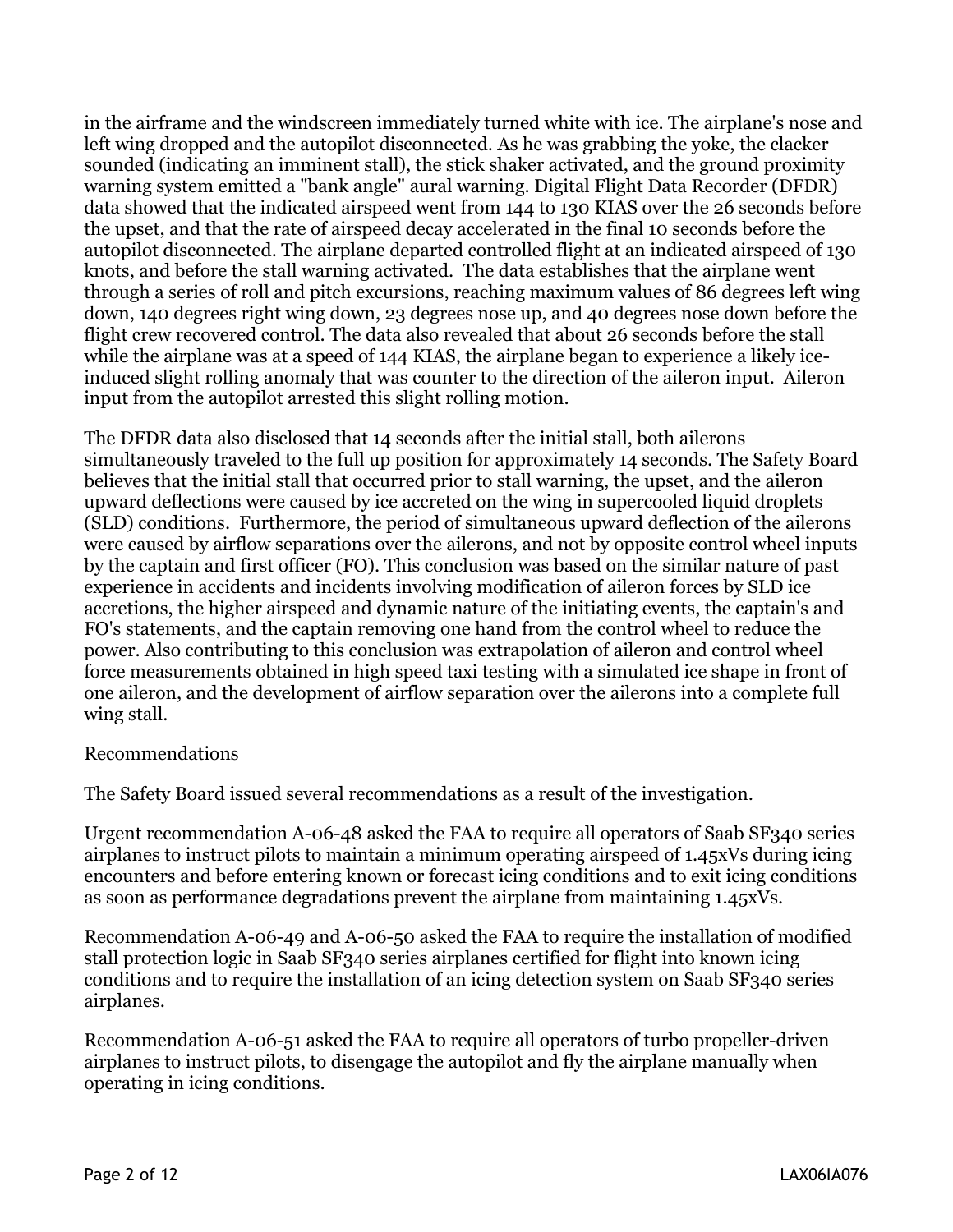The Safety Board also reiterated the following prior recommendations to the FAA.

Recommendation A-03-53 and A-03-54 asked the FAA to convene a panel of airplane design, operations, and aviation human factors specialists to determine whether a requirement for the installation of low-airspeed alert systems in airplanes engaged in commercial operations under 14 Code of Federal Regulations Parts 121 and 135 would be feasible, and if the panel determined that such feasibility exists, establish requirements for low-airspeed alert systems.

# **Probable Cause and Findings**

The National Transportation Safety Board determines the probable cause(s) of this incident to be: An in-flight loss of control due to ice accreted in supercooled liquid droplets (SLD) conditions, and the flight crew's failure to maintain the specified minimum airspeed in icing conditions. Contributing to the accident was the flight crew's decision to climb the airplane in known and forecast icing conditions using an autopilot mode contrary to that specified in the operator's Airplane Operations Manual for climbs during periods of ice accretion or when ice was present on the airframe.

**Findings**

Occurrence #1: IN FLIGHT ENCOUNTER WITH WEATHER Phase of Operation: CLIMB - TO CRUISE

Findings 1. WEATHER CONDITION - ICING CONDITIONS ----------

Occurrence #2: LOSS OF CONTROL - IN FLIGHT Phase of Operation: CLIMB - TO CRUISE

Findings

2. (F) AUTOPILOT - IMPROPER USE OF - FLIGHTCREW

3. (C) AIRSPEED - NOT MAINTAINED - OTHER PERSON

4. (C) STALL - ENCOUNTERED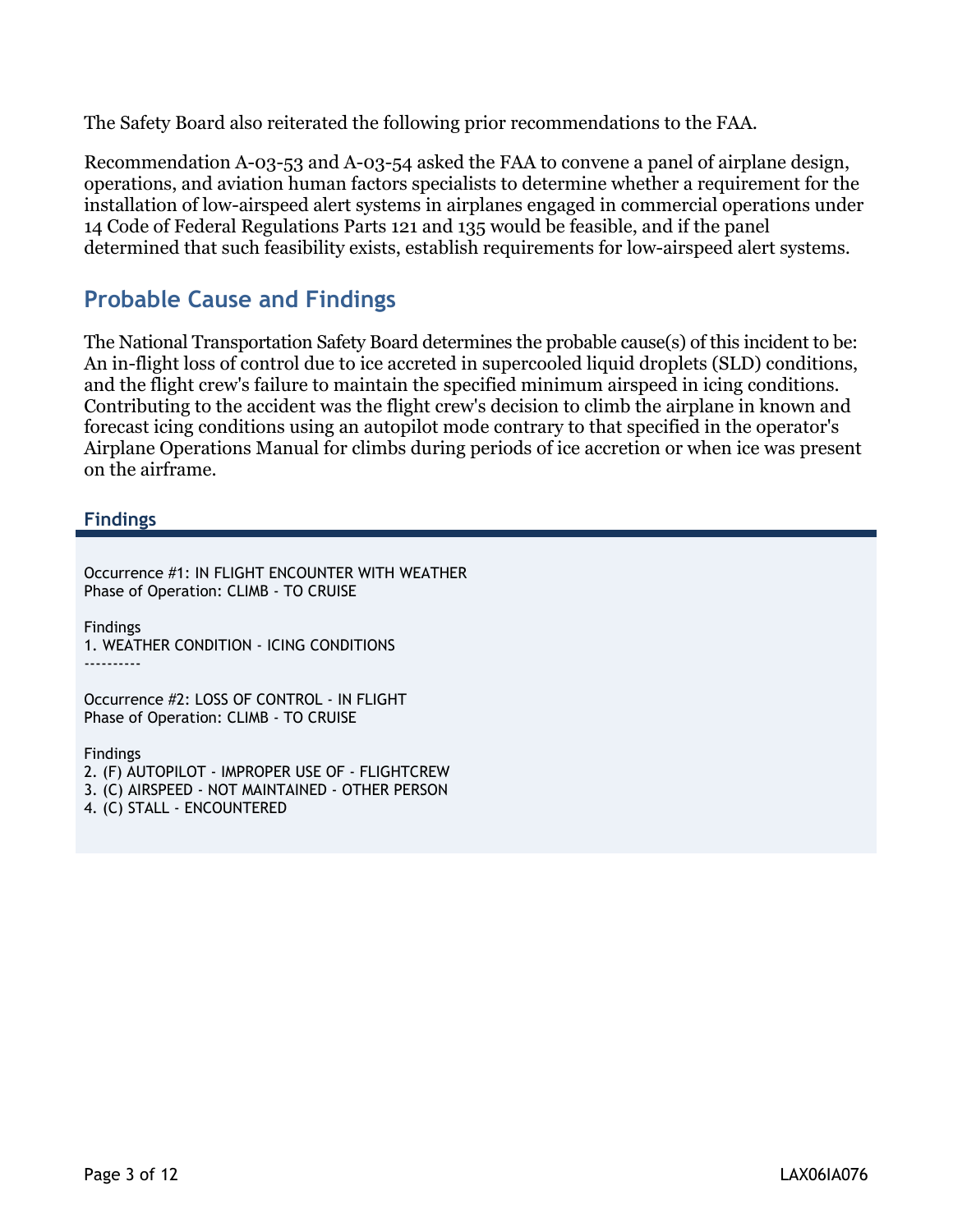# **Factual Information**

#### HISTORY OF FLIGHT

On January 2, 2006, at 1439 Pacific standard time, a Saab-Scania AB SF340B+, N390AE, operated by American Eagle Airlines, Inc., as flight 3008, encountered icing conditions during the en route climb over Santa Maria, California. The airplane was at 11,700 feet mean sea level (msl) when it departed controlled flight, and descended to an altitude of about 6,500 feet msl. The pilots recovered control of the airplane, and continued to their scheduled destination of Los Angeles International Airport (LAX), Los Angeles California, where they landed at 1540 without further incident. The 2 flight crew members, 1 flight attendant, and 25 passengers were uninjured, and the airplane did not sustain substantial damage. Instrument meteorological conditions prevailed for the 14 Code of Federal Regulations (CFR) Part 121 scheduled domestic passenger flight that was operating on an instrument flight rules (IFR) flight plan. The flight originated from San Luis County Regional Airport (SBP), San Luis Obispo, California, at 1414.

A review of the American Eagle Airlines, Inc., flight log disclosed that the accident flight was scheduled to be the flight crew's fifth trip of the day, and their second trip in the accident airplane. The 1 hour 26 minute accident flight was scheduled to depart from Santa Barbara at 1408, and terminate in Los Angeles at 1513.

The flight crew members stated in post incident interviews that before the incident flight, they had encountered light rime icing and moderate turbulence on the inbound leg to San Luis Obispo as they were descending from 9,000 to 5,000 feet. The pilots stated that, while preparing for the return flight to Los Angeles, they reviewed the weather conditions for the intended route of flight. The operator's dispatch package noted two AIRMET (airmen's meteorological information) reports for icing in clouds and two PIREPs (pilot weather reports) for turbulence. The pilots discussed the conditions that they had encountered on the way in, as well as the conditions for the intended route of flight outbound. Because of the gusty wind conditions and the short runway at San Luis Obispo, the captain decided to perform the departure. He was going to turn control of the airplane over to the first officer after completing the climb checklist at the acceleration altitude.

In accordance with American Eagle's minimum equipment list (MEL), the incident airplane was dispatched with the continuous mode of the boot deice system inoperable for the inbound flight and the return incident flight. The flight crew reported that they performed the manual test of the deicer boots as called for in the MEL, and observed the operation of the inboard and outboard wing boot segments. However, they could not see the stabilizer segments, and did not have qualified ground personnel available to observe the test as required by the MEL. The pilots reported that they did confirm illumination of the green boot inflation lights on the overhead panel when they pressed the manual buttons.

In accordance with company procedures that require flight crews to activate the deice system at the first sign of ice accretion and operate the deice boots continually, the crew stated that they were prepared to operate the deice boots in manual mode as needed during the flight. They departed in level 2 weather conditions (defined as 10 degree Celsius or colder with visible moisture) and with the engine anti-ice on.

The pilots stated that the weather radar was on, and they did not observe any activity on it. The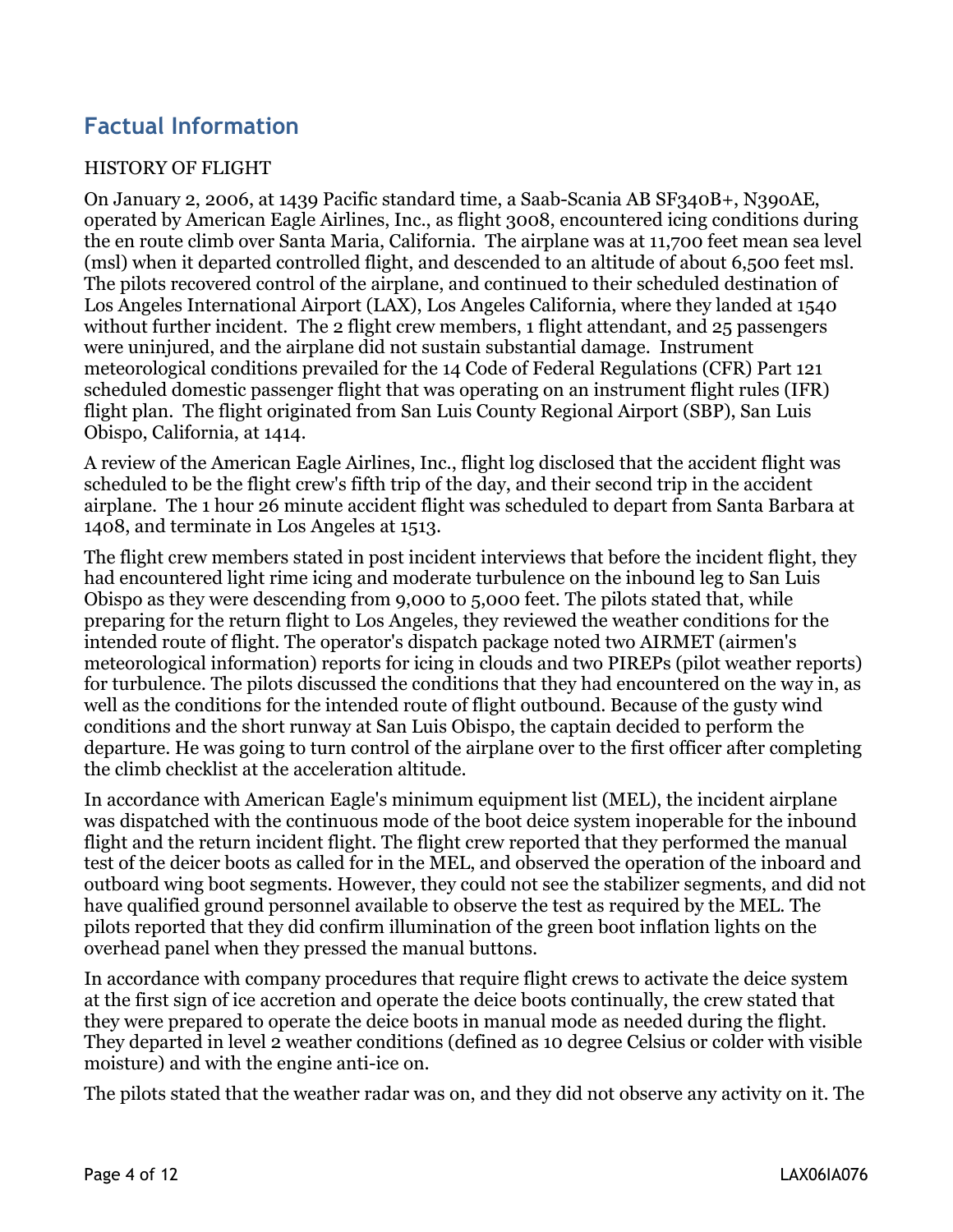captain had the autopilot engaged in the medium (M) climb mode. Shortly after taking the controls about 2,500 feet, the first officer changed the autopilot to vertical speed (VS) mode, which gave pitch attitude commands to maintain the vertical speed existing at the time of mode engagement.

As the airplane climbed through 11,000 feet, the captain noted light rime ice accumulating on the windshield wiper blades and about a 1/2-inch-wide area of ice on the left wing.

The captain reported that, as he began to reach up to activate the manual deice boot system, he felt a heavy vibration in the airframe. He said that the windscreen immediately turned white. Immediately thereafter, the airplane's nose dropped, the left wing dropped, and the autopilot disconnected. He grabbed the yoke to take control of the airplane. He said that the clacker sounded (indicating an imminent stall), the stick shaker activated, and the ground proximity warning system emitted a "bank angle" aural warning.

The flight crew reported that the airplane vibrated again, but less violently than the first episode. The captain leveled the wings, and began pulling up on the control yoke. At this point, he instructed the first officer to manually operate the deice boots. The captain stated that he pushed the condition levers to the maximum position, and brought the power levers to idle. The airplane stabilized in roll, and he could hear chunks of ice shedding off and hitting the fuselage. He kept the airplane in a nose-down attitude, maintaining a 500 feet per minute rate of descent until the airplane was below the freezing level.

#### PERSONNEL INFORMATION

#### Captain

The operator reported that the 34-year-old captain held an airline transport pilot (ATP) certificate with a rating for airplane multi-engine land. He held a commercial pilot certificate with ratings for airplane single-engine land and instrument airplane. He had a type rating in the SF340.

The captain held a first-class medical certificate issued on September 21, 2005. It had no limitations or waivers.

The captain had a total flight time of 6,764.08 hours, with 3,981.87 hours accumulated in Saab 340 airplanes, of which 2,519.46 hours was as the pilot-in-command (PIC). He had a total of 970 hours of instrument experience and between 1,700 and 1,900 hours of night flight. During the preceding 90 days, 30 days, and 24 hours, he reported that he had flown in both the capacity of PIC and second-in-command (SIC) approximately 172, 47, and 7 hours, respectively. He added that he had acquired numerous hours of aerobatic flight time in a Cessna 150 Aerobat airplane.

#### First Officer (FO)

The operator reported that the 32-year-old FO held a commercial pilot certificate with airplane instrument and multi-engine land ratings. He additionally held an SF340 Type Rating, with the limitations of SF340 SIC privileges only and circling approaches to be completed only in visual meteorological conditions (VMC). The FO was also a certified flight instructor (CFI) for instrument and multi-engine land airplane.

The FO's second-class medical certificate was issued on May 25, 2005, with the limitation that he must wear corrective lenses.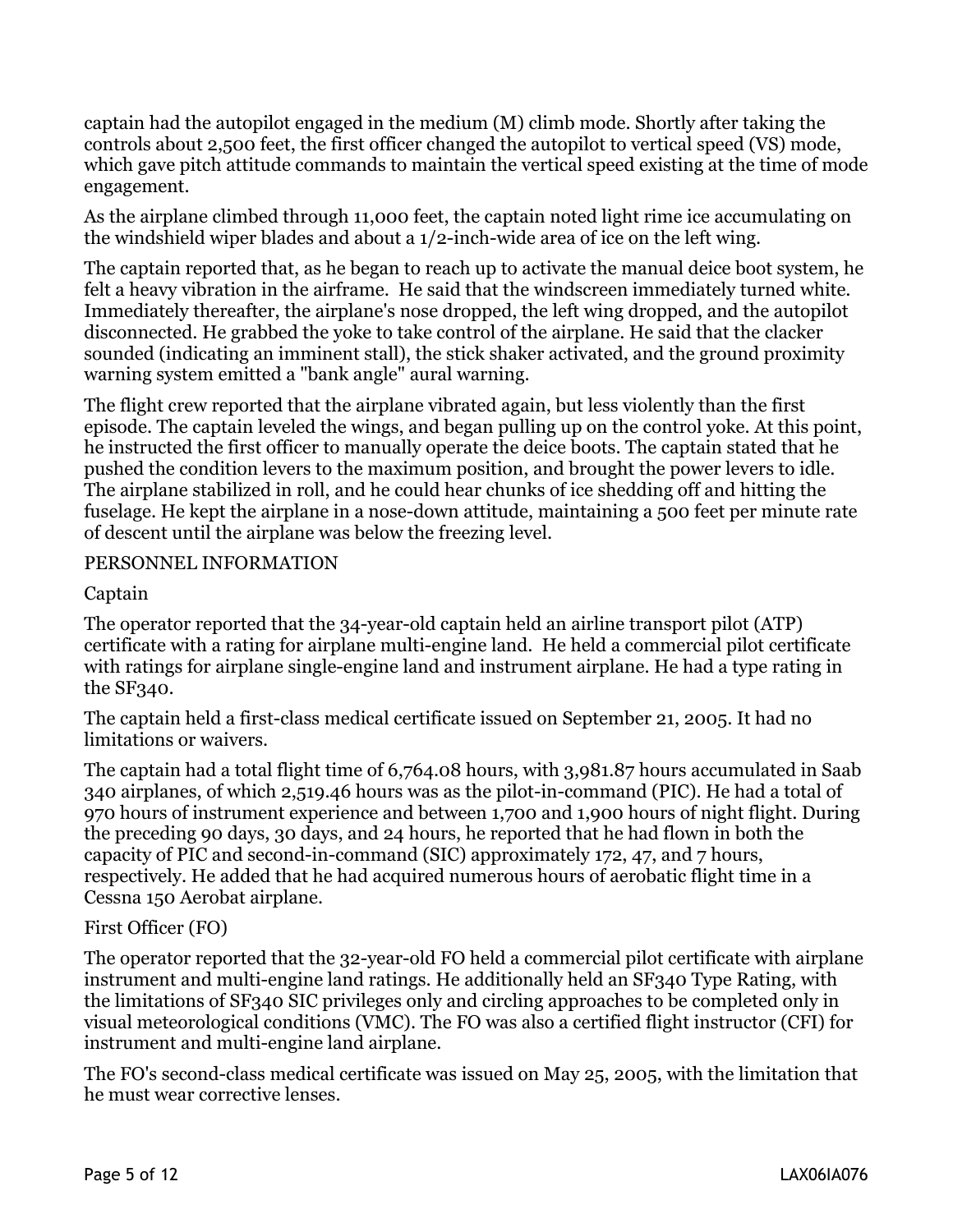The FO had a total flight time of 1,367.48 hours, with 132.48 hours accumulated in Saab 340 airplanes. He had a total of 94 hours of instrument experience and 185 hours of night flight. During the preceding 90 days, 30 days, and 24 hours, he reported that he had flown approximately 120, 71, and 5 hours, respectively.

#### AIRCRAFT INFORMATION

The airplane was a Saab SF340B+, serial number 340B-390. The airplane had a total airframe time of 17,291 hours at the examination following the incident.

#### Systems

National Transportation Safety Board investigators reviewed the airplane's maintenance records and logbooks. The day prior to the incident, a flight crew reported that during an en route deice boot check, the timer light illuminated. The deicer timer failure light was later deferred in accordance with the operator's MEL. The deferral procedures required a placard to be placed adjacent to the deicer timer switch and the auto cycling switch to remain in the "off" position. Investigators did observe an MEL placard (sticker) next to the deice system controls in the cockpit.

Initial examinations revealed that the airplane's deice systems were operational; the deicer timer failure light illuminated.

#### Aileron Interconnect

The airplane was equipped with an Aileron Spring Unit. This would allow the flight crew to initially maintain authority in the roll axis if one aileron seized, until the aileron disconnect handle in the cockpit was pulled by a pilot. In the event an aileron seized, the pilot would have to overpower a preloaded spring unit to manipulate an aileron. When the pilot reduced control input pressure, the unit would close allowing the ailerons to be normally coupled. The FO stated that he believed that he did not have his hands on the controls after the captain assumed authority. The roll disconnect handle was not pulled during this incident.

#### WEATHER

A Safety Board meteorologist prepared a factual report, which is part of the public docket. AIRMET Zulu Update 4 for icing (SFOZ WA 022045) was issued on January 2, 2006, at 1345, and valid until 2000. It noted occasional moderate rime/mixed icing in clouds and in precipitation between the freezing level and FL220. The freezing level in central California was 6,000 to 8,000 feet; the freezing level in southern California was 7,000 to 11,000 feet.

The specialist reviewed San Joaquin Valley, California (HNX) Level II Doppler weather radar Base Reflectivity Images. At 1437:38 at the location of the icing encounter, the HNX beam center was about 16,500 feet with a beam width of about 8,000 feet. The top of the beam was about 20,500 feet, and the bottom of the beam was about 12,500 feet.

At 1442:36 at the location of the icing encounter, the HNX beam center was about 7,500 feet with a beam width of about 8,000 feet. The top of the beam was about 11,500 feet, and the bottom of the beam was about 3,500 feet.

A GOES-10 infrared image at 1441 PST at the location of the icing incident recorded a radiative temperature of 244 degrees K (-29 degrees C). Using NAM12 upper air data, this temperature corresponded to a cloud top of about 21,000 feet.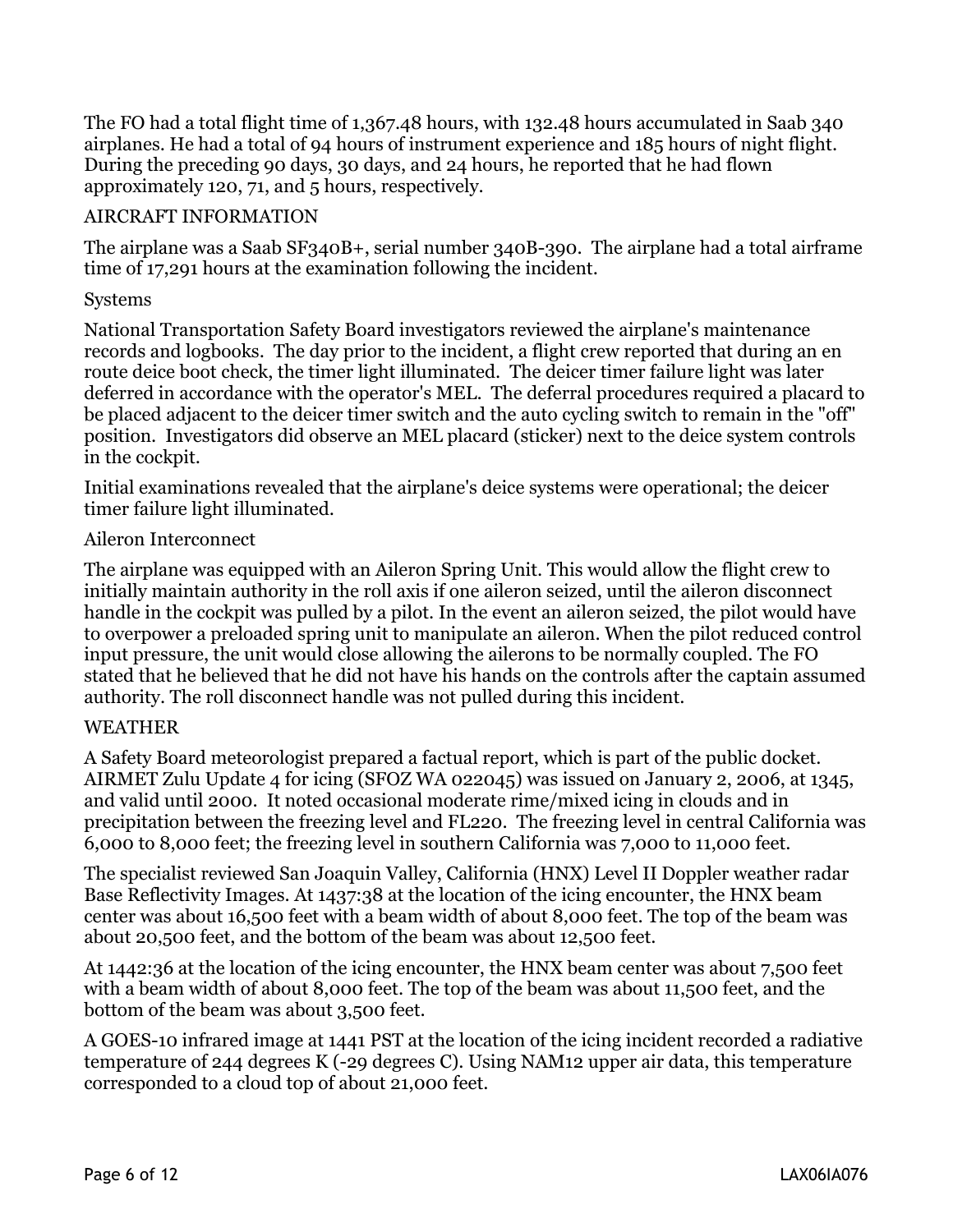The report contained experimental Current Icing Potential (CIP) plots that a scientist at the National Center for Atmospheric Research in Boulder, Colorado, provided. It noted that the CIP product (Supercooled Liquid Droplets (SLD) and Ice) combines sensor and numerical model data to provide a three-dimensional diagnosis of the icing environment. The current CIP output consists of a likelihood field ranging from 0 (no icing) to 100 (certain icing). While this is not yet calibrated as a true probability value, CIP has value in pointing out real differences in the likelihood of encountering icing at a given location.

The plots were: icing severity category composite, maximum SLD potential in the column, maximum potential in column for experiencing icing field, icing severity at 12,000 feet, potential for SLD ice at 12,000 feet, potential for experiencing ice at 12,000 feet, icing severity at 9,000 feet, potential for experiencing ice at 9,000 feet, potential for SLD ice at 9,000 feet, and current icing potential.

#### DIGITAL FLIGHT DATA RECORDER (DFDR)

A Safety Board specialist examined the DFDR data, and the factual report is part of the public docket.

About 6 minutes after takeoff, the airplane was passing through 9,200 feet. The airspeed began to decline from 180 knots, and the pitch angle began to increase. Around 2 minutes later, at 1439:36, the pitch of the airplane was 14 degrees up and the roll was neutral. One second later, the altitude reached a maximum recorded value of 11,712 feet, and the airplane was in a 16 degree left roll. During the next second, the autopilot disconnected, and the airspeed registered 118 knots.

The rate of airspeed decay accelerated in the final 10 seconds before the autopilot disconnected. The airplane departed controlled flight at an airspeed of 130 knots indicated airspeed (KIAS), and before the stall warning activated. The DFDR data also revealed that about 26 seconds before the stall roll departure, while the airplane was at a speed of 144 KIAS, the airplane began to experience a slight rolling anomaly that was counter to the direction of the aileron input. Aileron input from the autopilot arrested this slight rolling motion.

The airplane rolled to 86 degrees left wing down, and then went through a series of roll and pitch movements. It reached 140 degrees of right roll, and a maximum pitch down angle of 48 degrees. It rolled to 75 degrees left wing down, and a pitch of 31 degrees nose down. It then rolled to 94 degrees right wing down, followed by a pitch angle to 40 degrees nose down. Starting at 1440, the altitude and outside air temperature parameters stopped recording valid data for a period of 15 seconds. At 1440:06, the airplane's pitch angle began to increase. It passed through 0 degrees about 6 seconds later at an airspeed of 219 knots, and a recorded maximum vertical acceleration of 2.5 g's. The pitch reached 23 degrees nose up at 1440:24; the minimum recorded airspeed value of 105 knots occurred 11 seconds later while the airplane was at an altitude of 7,840 feet. The parameters began to stabilize after this time.

The DFDR data disclosed that 14 seconds after the initial stall, both ailerons simultaneously traveled to the full up position for approximately 14 seconds.

#### DFDR Study

The DFDR specialist participated in a ground test to validate the control wheel and aileron position data recorded on the event flight and gather additional data related to a breakout scenario. The test did demonstrate that, under a normal scenario, the control wheel being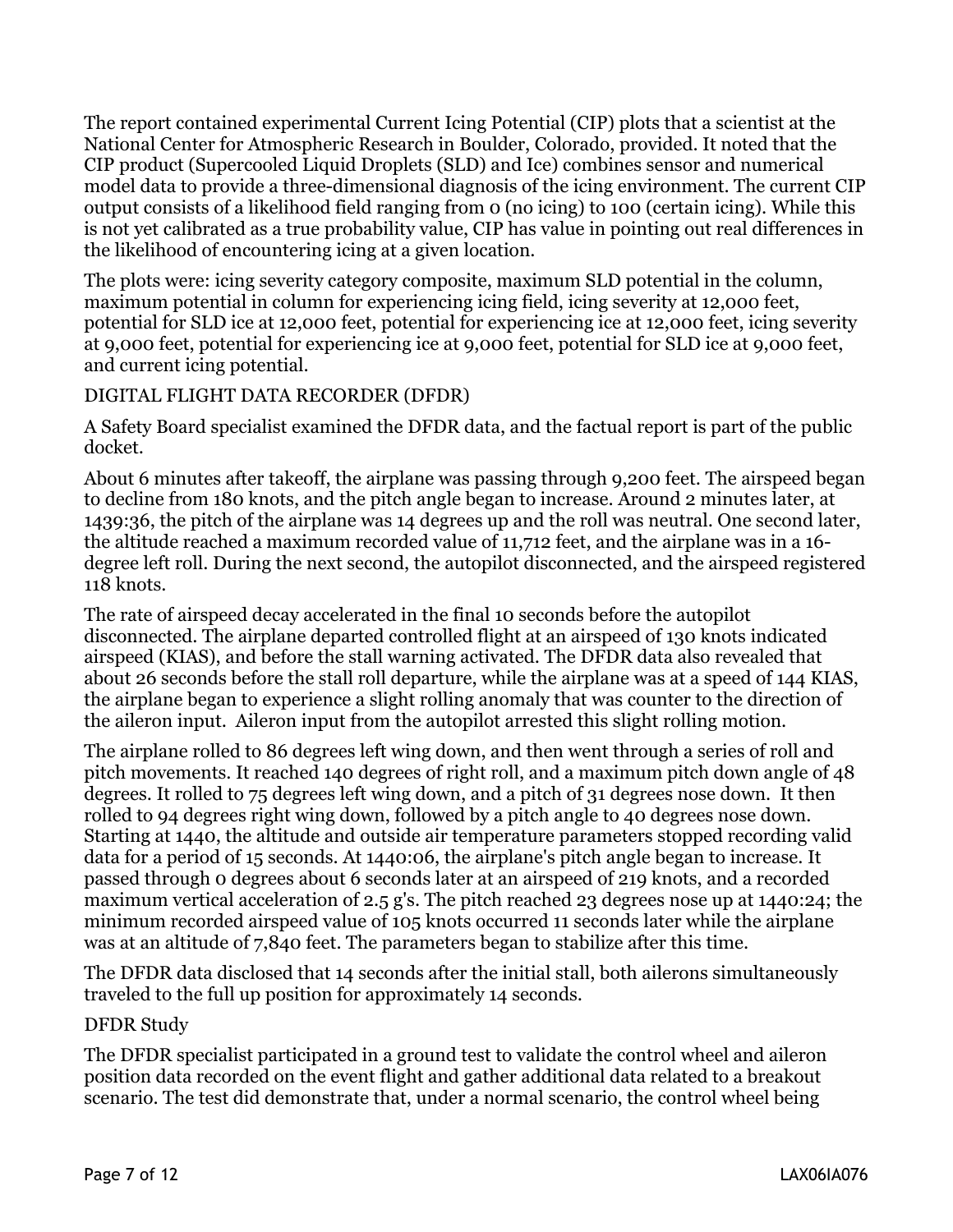manipulated would lead the control wheel not being manipulated. Also, it showed that moving the control wheel would drive the ailerons to their maximum range values, but moving the ailerons would not drive the control wheels to full range. Additionally, in manually manipulating the ailerons, the left one did not reach its full upwards range.

#### TESTS AND RESEARCH

#### Performance Study

A Safety Board specialist conducted a vehicle performance study, which is a part of the public docket. It showed that the airplane's aerodynamics degraded with time until the airplane stalled. This stall occurred at a lower angle of attack than would be expected for an uncontaminated airframe. The study concluded that the aerodynamic degradation and early stall was consistent with airframe icing.

#### ADDITIONAL INFORMATION

#### **Training**

American Eagle had a recurrent and requalification simulator training syllabus for captains and first officers. It included approach to stalls in the takeoff, clean, and landing configurations. It also included unusual attitudes recoveries from nose low and nose high positions. One section dealt with normal and abnormal emergency situations operations including anti-icing and deicing systems, stall warning, and stick pusher.

American Eagle's advanced aircraft maneuvering program (AAMP) includes a review of phenomena that cause upset events and unusual attitude recovery procedures.

The Operations Group chairperson interviewed several American Eagle pilots. All the pilots interviewed, including the incident captain and first officer, stated that they never practiced encountering a stall in icing conditions as part of their simulator training. Additionally, the pilots could not recall ever having the opportunity to practice a complete stall in the simulator, as they were always instructed to recover at the first indication of an impending stall.

Minimum Airspeeds for Flight in Icing Conditions

American Eagle's 340B+ Airplane Operating manual (AOM) calls for flight crews to compute a final clean airplane climb speed, or Vcln, and to add 15 knots to that value to determine the minimum speed (Vcln+15) in icing conditions. For the incident flight, Vcln was computed to be 126 knots indicated airspeed (KIAS), and the minimum speed in icing conditions was 141 KIAS.

#### Use of Autopilot in Icing Conditions

The limitations section of the American Eagle 340B+ AOM stipulates that the indicated airspeed (IAS) mode is the only authorized flight director/autopilot mode if an airplane is climbing when ice accretion is occurring, or with residual ice on the airframe. In IAS mode, the flight control computer gives pitch attitude commands to maintain the indicated airspeed existing at the time of mode engagement. In the vertical speed (VS) mode of the incident flight, the autopilot would sacrifice airspeed to maintain climb rate.

#### Recommendations

The Safety Board issued several recommendations as a result of the investigation.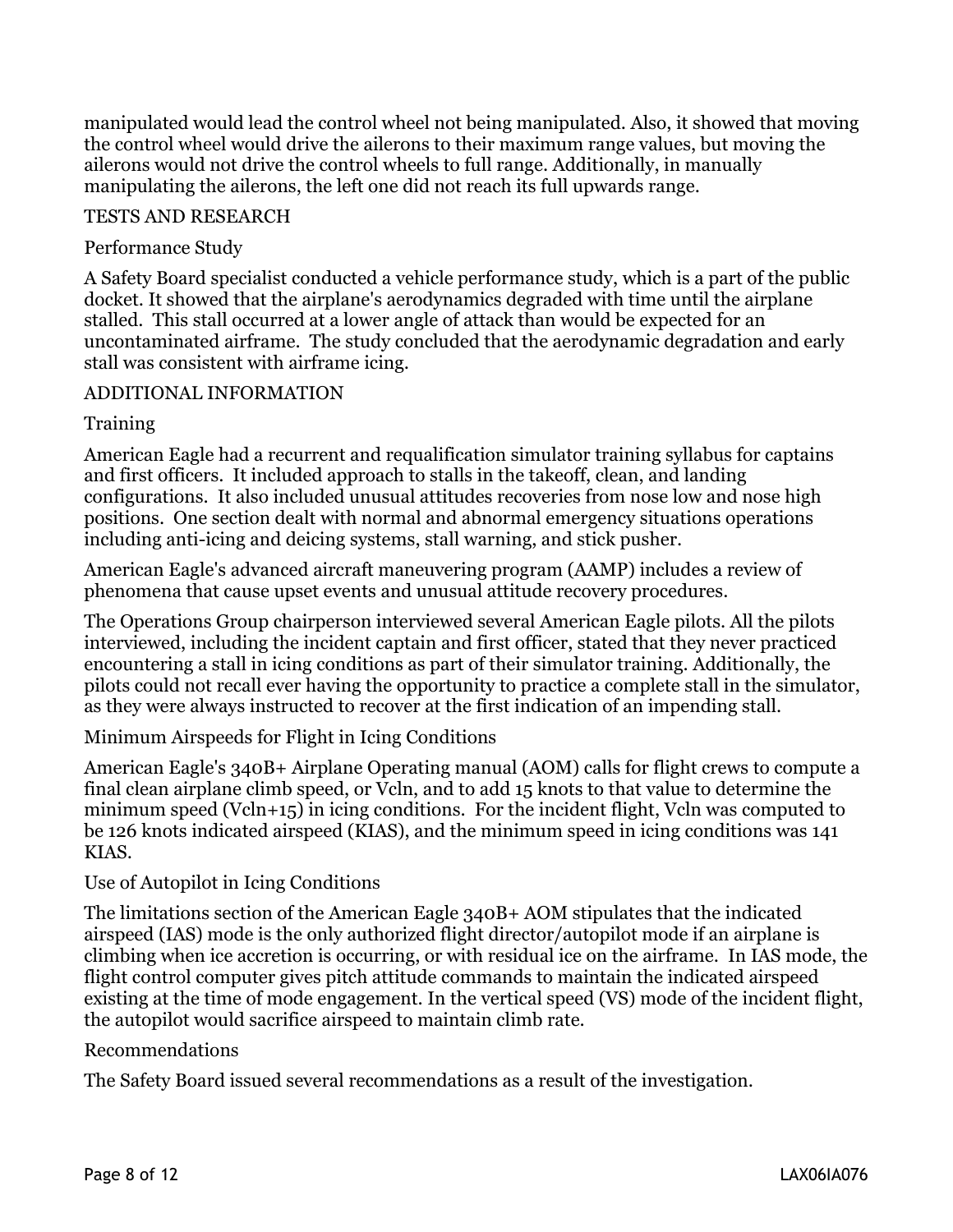Urgent recommendation A-06-48 asked the FAA to require all operators of Saab SF340 series airplanes to instruct pilots to maintain a minimum operating airspeed of 1.45xVs during icing encounters and before entering known or forecast icing conditions and to exit icing conditions as soon as performance degradations prevent the airplane from maintaining 1.45xVs.

Recommendation A-06-49 asked the FAA to require the installation of modified stall protection logic in Saab SF340 series airplanes certified for flight into known icing conditions.

Recommendation A-06-50 asked the FAA to require the installation of an icing detection system on Saab SF340 series airplanes.

Recommendation A-06-51 asked the FAA to require all operators of turbo propeller-driven airplanes to instruct pilots, except during intermittent periods of high workload, to disengage the autopilot and fly the airplane manually when operating in icing conditions.

The Safety Board also reiterated the following recommendations to the FAA.

Recommendation A-03-53 asked the FAA to convene a panel of airplane design, aviation operations, and aviation human factors specialists, including representatives from the National Aeronautics and Space Administration, to determine whether a requirement for the installation of low-airspeed alert systems in airplanes engaged in commercial operations under 14 Code of Federal Regulations Parts 121 and 135 would be feasible, and submit a report of the panel's findings.

Recommendation A-03-54 asked that if the panel requested in Safety Recommendation A-03- 53 determines that a requirement for the installation of low-airspeed alert systems in airplanes engaged in commercial operations under 14 Code of Federal Regulations Part 121 and 135 is feasible, establish requirements for low-airspeed alert systems, based on the findings of the panel.

| Certificate:                     | Airline Transport                                                                                                                                                                                  | Age:                              | 34, Male                      |
|----------------------------------|----------------------------------------------------------------------------------------------------------------------------------------------------------------------------------------------------|-----------------------------------|-------------------------------|
| Airplane Rating(s):              | Multi-engine Land; Single-engine<br>Land                                                                                                                                                           | Seat Occupied:                    | Left                          |
| <b>Other Aircraft Rating(s):</b> | None                                                                                                                                                                                               | <b>Restraint Used:</b>            | Seatbelt, Shoulder<br>harness |
| Instrument Rating(s):            | Airplane                                                                                                                                                                                           | <b>Second Pilot Present:</b>      | Yes.                          |
| Instructor Rating(s):            | None                                                                                                                                                                                               | <b>Toxicology Performed:</b>      | No                            |
| <b>Medical Certification:</b>    | Class 1 Without<br>Waivers/Limitations                                                                                                                                                             | Last FAA Medical Exam:            | 09/01/2005                    |
| <b>Occupational Pilot:</b>       | Yes                                                                                                                                                                                                | Last Flight Review or Equivalent: |                               |
| <b>Flight Time:</b>              | 6765 hours (Total, all aircraft), 3982 hours (Total, this make and model), 172 hours (Last 90<br>days, all aircraft), 47 hours (Last 30 days, all aircraft), 7 hours (Last 24 hours, all aircraft) |                                   |                               |

#### **Pilot Information**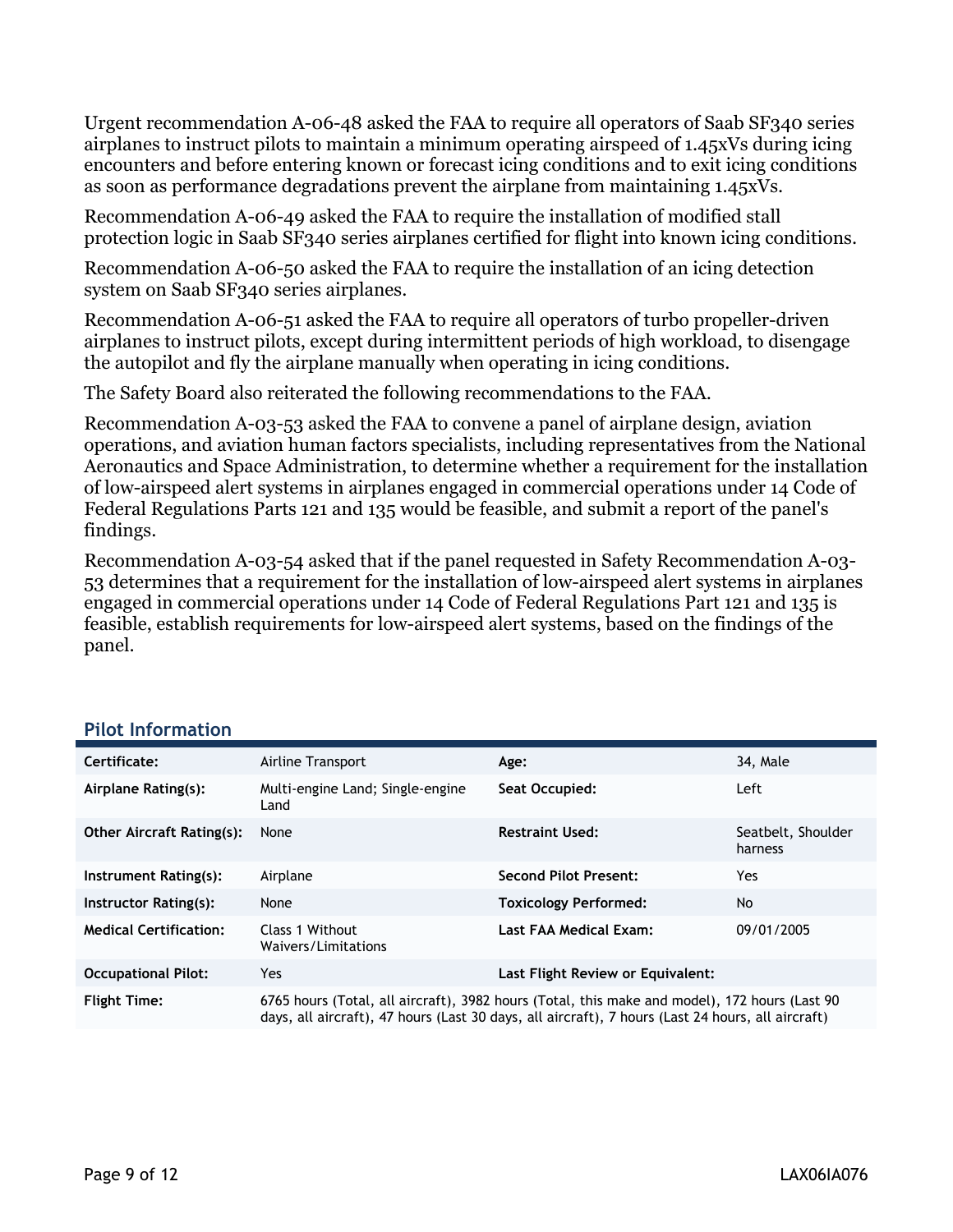### **Co-Pilot Information**

| Certificate:                     | Flight Instructor; Commercial                                                                                                                                                                    | Age:                              | 32, Male                      |
|----------------------------------|--------------------------------------------------------------------------------------------------------------------------------------------------------------------------------------------------|-----------------------------------|-------------------------------|
| Airplane Rating(s):              | Multi-engine Land; Single-engine<br>Land                                                                                                                                                         | Seat Occupied:                    | Right                         |
| <b>Other Aircraft Rating(s):</b> | None                                                                                                                                                                                             | <b>Restraint Used:</b>            | Seatbelt, Shoulder<br>harness |
| Instrument Rating(s):            | Airplane                                                                                                                                                                                         | <b>Second Pilot Present:</b>      | Yes                           |
| Instructor Rating(s):            | Airplane Multi-engine; Airplane<br>Single-engine                                                                                                                                                 | <b>Toxicology Performed:</b>      | <b>No</b>                     |
| <b>Medical Certification:</b>    | Class 2 With Waivers/Limitations                                                                                                                                                                 | Last FAA Medical Exam:            | 05/01/2005                    |
| <b>Occupational Pilot:</b>       | Yes                                                                                                                                                                                              | Last Flight Review or Equivalent: |                               |
| <b>Flight Time:</b>              | 1368 hours (Total, all aircraft), 133 hours (Total, this make and model), 90 hours (Last 90 days,<br>all aircraft), 24 hours (Last 30 days, all aircraft), 5 hours (Last 24 hours, all aircraft) |                                   |                               |

# **Aircraft and Owner/Operator Information**

| Aircraft Manufacturer:            | Saab-Scania AB (Saab)                           | <b>Registration:</b>                     | <b>N390AE</b>      |
|-----------------------------------|-------------------------------------------------|------------------------------------------|--------------------|
| Model/Series:                     | SF340B+                                         | <b>Aircraft Category:</b>                | Airplane           |
| <b>Year of Manufacture:</b>       |                                                 | <b>Amateur Built:</b>                    | No                 |
| Airworthiness Certificate:        | <b>Transport</b>                                | <b>Serial Number:</b>                    | 340B-390           |
| Landing Gear Type:                | Retractable - Tricycle                          | Seats:                                   | 37                 |
| Date/Type of Last Inspection:     | Continuous Airworthiness                        | <b>Certified Max Gross Wt.:</b>          | 29000 lbs          |
| Time Since Last Inspection:       |                                                 | Engines:                                 | 2 Turbo Prop       |
| Airframe Total Time:              | 17291 Hours at time of<br>accident              | <b>Engine Manufacturer:</b>              | General Electric   |
| ELT:                              | Installed, not activated                        | <b>Engine Model/Series:</b>              | $CT7-9B$           |
| <b>Registered Owner:</b>          | <b>WELLS FARGO BANK</b><br>NORTHWEST NA TRUSTEE | <b>Rated Power:</b>                      | 1870 hp            |
| Operator:                         | American Eagle Airlines, Inc.                   | <b>Operating Certificate(s)</b><br>Held: | Flag carrier (121) |
| <b>Operator Does Business As:</b> |                                                 | <b>Operator Designator Code:</b>         | <b>AEAA</b>        |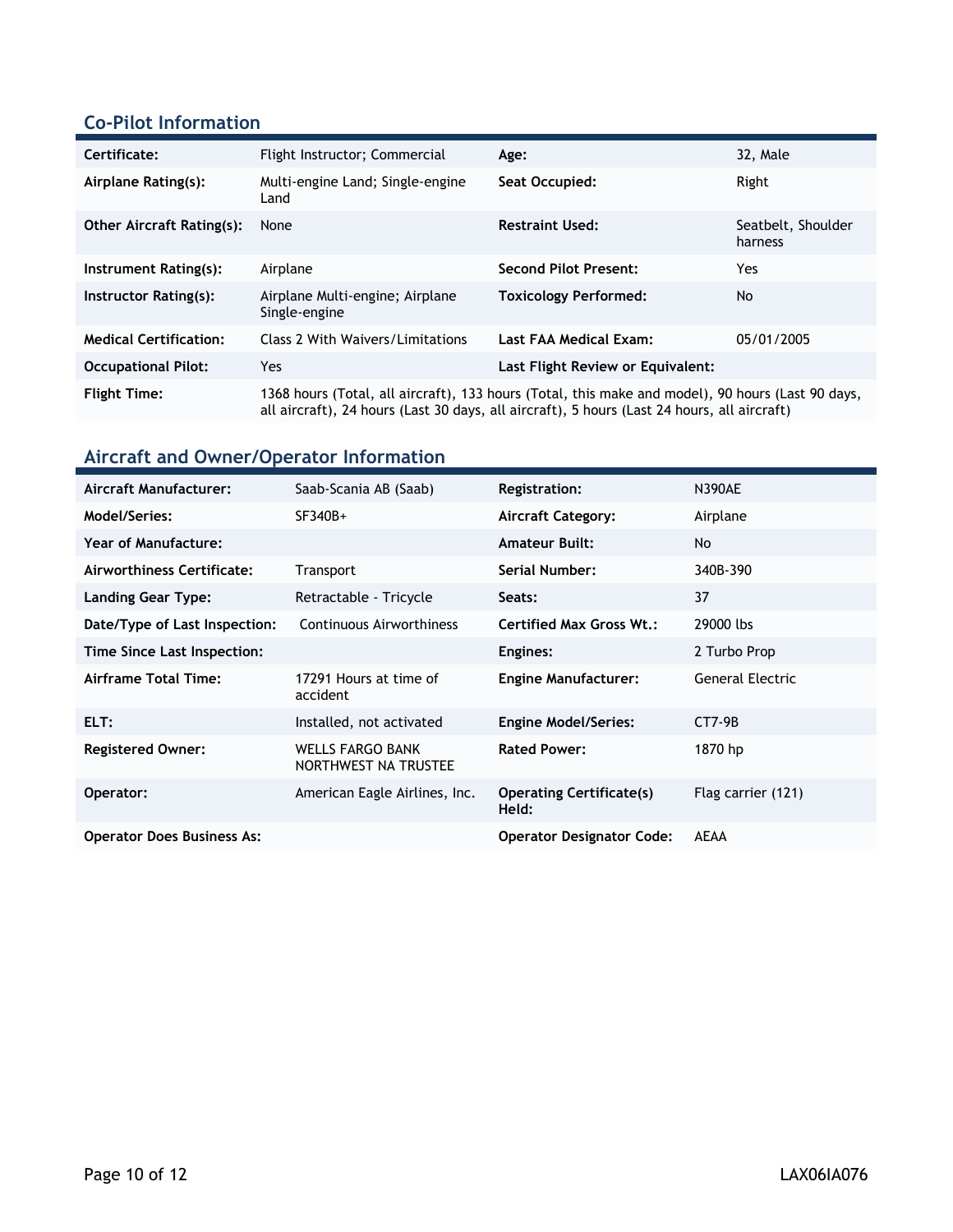## **Meteorological Information and Flight Plan**

| <b>Conditions at Accident Site:</b>     | Instrument Conditions            | <b>Condition of Light:</b>    | Day                              |
|-----------------------------------------|----------------------------------|-------------------------------|----------------------------------|
| <b>Observation Facility, Elevation:</b> | SMX, 261 ft msl                  | <b>Observation Time:</b>      | 1451 PST                         |
| Distance from Accident Site:            | 20 Nautical Miles                | Direction from Accident Site: | $220^\circ$                      |
| <b>Lowest Cloud Condition:</b>          | Scattered / 2100 ft agl          | Temperature/Dew Point:        | 13 $^{\circ}$ C / 8 $^{\circ}$ C |
| Lowest Ceiling:                         | Broken / 2700 ft agl             | Visibility                    | 9 Miles                          |
| Wind Speed/Gusts, Direction:            | 16 knots/ 27 knots, 230°         | Visibility (RVR):             |                                  |
| <b>Altimeter Setting:</b>               | 29.8 inches Hg                   | Visibility (RVV):             |                                  |
| <b>Precipitation and Obscuration:</b>   | No Obscuration; No Precipitation |                               |                                  |
| <b>Departure Point:</b>                 | San Luis Obispo, CA (SBP)        | Type of Flight Plan Filed:    | <b>IFR</b>                       |
| Destination:                            | Los Angeles, CA (LAX)            | <b>Type of Clearance:</b>     | <b>IFR</b>                       |
| <b>Departure Time:</b>                  | 1414 PST                         | Type of Airspace:             |                                  |

### **Airport Information**

| Airport:                    | San Luis County Regional (SBP) | <b>Runway Surface Type:</b>      |      |
|-----------------------------|--------------------------------|----------------------------------|------|
| <b>Airport Elevation:</b>   | $212$ ft                       | <b>Runway Surface Condition:</b> |      |
| Runway Used:                | N/A                            | IFR Approach:                    | None |
| <b>Runway Length/Width:</b> |                                | <b>VFR Approach/Landing:</b>     | None |

## **Wreckage and Impact Information**

| Crew Injuries:          | 3 None  | Aircraft Damage:           | None                         |
|-------------------------|---------|----------------------------|------------------------------|
| Passenger Injuries:     | 25 None | <b>Aircraft Fire:</b>      | None                         |
| <b>Ground Injuries:</b> | N/A     | <b>Aircraft Explosion:</b> | None                         |
| Total Injuries:         | 28 None | Latitude, Longitude;       | 35.052500, -120.121667 (est) |

### **Administrative Information**

| Investigator In Charge (IIC):            | Howard D Plagens                                                                                                                                                                                                                                                                                                                                   | <b>Adopted Date:</b> | 04/30/2009 |
|------------------------------------------|----------------------------------------------------------------------------------------------------------------------------------------------------------------------------------------------------------------------------------------------------------------------------------------------------------------------------------------------------|----------------------|------------|
| <b>Additional Participating Persons:</b> | Dave Keenan; Federal Aviation Administration; Washington, DC<br>Matt Wise; American Eagle; Fort Worth, TX<br>Bo-Göran Windoff; Saab Aircraft AB; Stockholm, Sweden,<br>Paul Brady; Air Line Pilots Association; Medway, MA<br>Stefan Christensen; Swedish Accident Investigation Board (SAIB); Stockholm, Sweden,                                  |                      |            |
| <b>Publish Date:</b>                     | 04/30/2009                                                                                                                                                                                                                                                                                                                                         |                      |            |
| <b>Investigation Docket:</b>             | NTSB accident and incident dockets serve as permanent archival information for the NTSB's<br>investigations. Dockets released prior to June 1, 2009 are publicly available from the NTSB's<br>Record Management Division at pubing@ntsb.gov, or at 800-877-6799. Dockets released after<br>this date are available at http://dms.ntsb.gov/pubdms/. |                      |            |